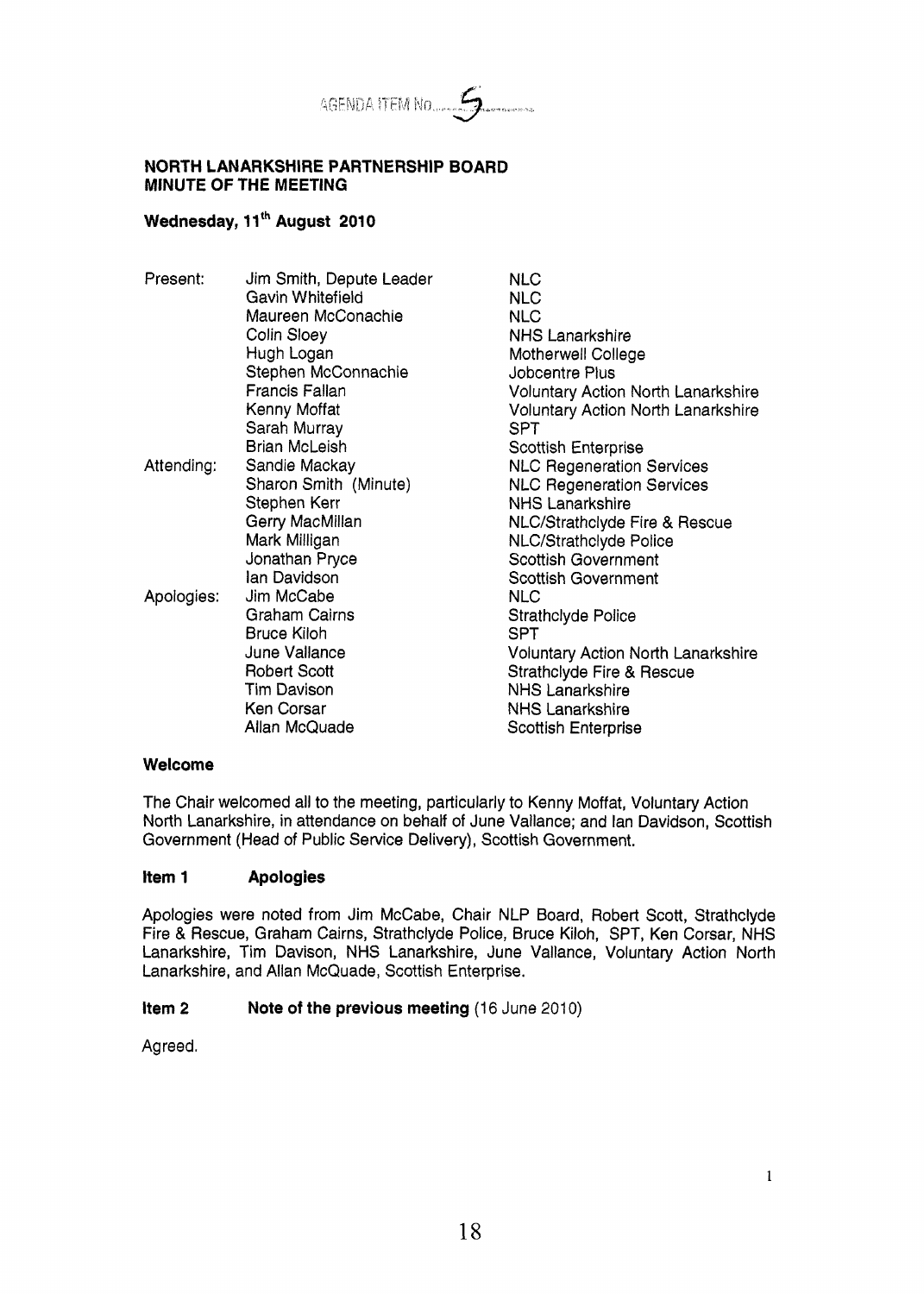## **Matters arising**

- *LAP Convenets attendance at future NLP Board* meetings. The six Local Area Partnership Conveners have been invited to attend future Board meetings, the intention of which is to discuss improving communication between the NLP Board and the LAPS. Councillor Richard Lyle, Convener of Bellshill Local Area Partnership will be in attendance at the next Board meeting on 6 October. It is intended that the Conveners will provide a report on local issues across their area.
- *Big Lottery, Our Place*  efforts continue in organising this meeting.
- *Ministerial visit (Mike Russell MSP)* Sandie thanked partners for their attendance at the ministerial visit (7 July) and indicated that feedback received since then had been positive.

#### **item 3 Financial Outlook 2011-2014**

The Board was reminded that reports had been considered and discussed at previous meetings relating to the reduction in public sector budgets over the next 3 years. Partners are currently in the process of identifying savings within their organisation in preparation for forthcoming UK Government budget announcements.

*Strathclyde Police* - the report highlights that current projections indicate a deficit of £16 million (2010/2011) and **f30** million will require to be met (2011/212) by reducing expenditure and/or increasing income. North Lanarkshire Division has been requested to make savings on its Revenue Budget by 2%. These above figures are currently the make savings on its Revenue Budget by 2%. subject of a spending review, the outcome of which will be known in the Autumn. North Lanarkshire Division will continue attempts to identify further savings in its Revenue Budget over the next four year period.

**Strathclyde Fire and Rescue - The Board of Strathclyde Fire and Rescue (SFR) has** approved a restructure reducing six SFR Directorates to four, effective from 1 November 2010. This restructure, in effect, places the organisation in a stronger position to meet forthcoming financial constraints. SFR's Director of Finance and Corporate Management Team are continuing to realise efficiency savings in preparation for when the necessary savings and timescales are announced.

*NUS Lanarkshire* - NHS Lanarkshire currently await the announcement of public sector allocation - €17.1 million in savings is required this year. Two events are currently planned during August, one of which  $(24<sup>th</sup>)$  involves the attendance of the Chief Executives of NHS and North Lanarkshire Council. The meeting will focus on optimising resources and will also consider they way forward as a Partnership for both NHS and North Lanarkshire Council.

*North Lanarkshire Council* - North Lanarkshire Council's Policy & Resources Committee at its meeting on 9 September 2010, will consider a report outlining a minimum €70 million savings options required during 2011/12, 2012/13 and 2013/14. There are three elements to these options -

- maximise efficiencies
- re-prioritise services
- maximise income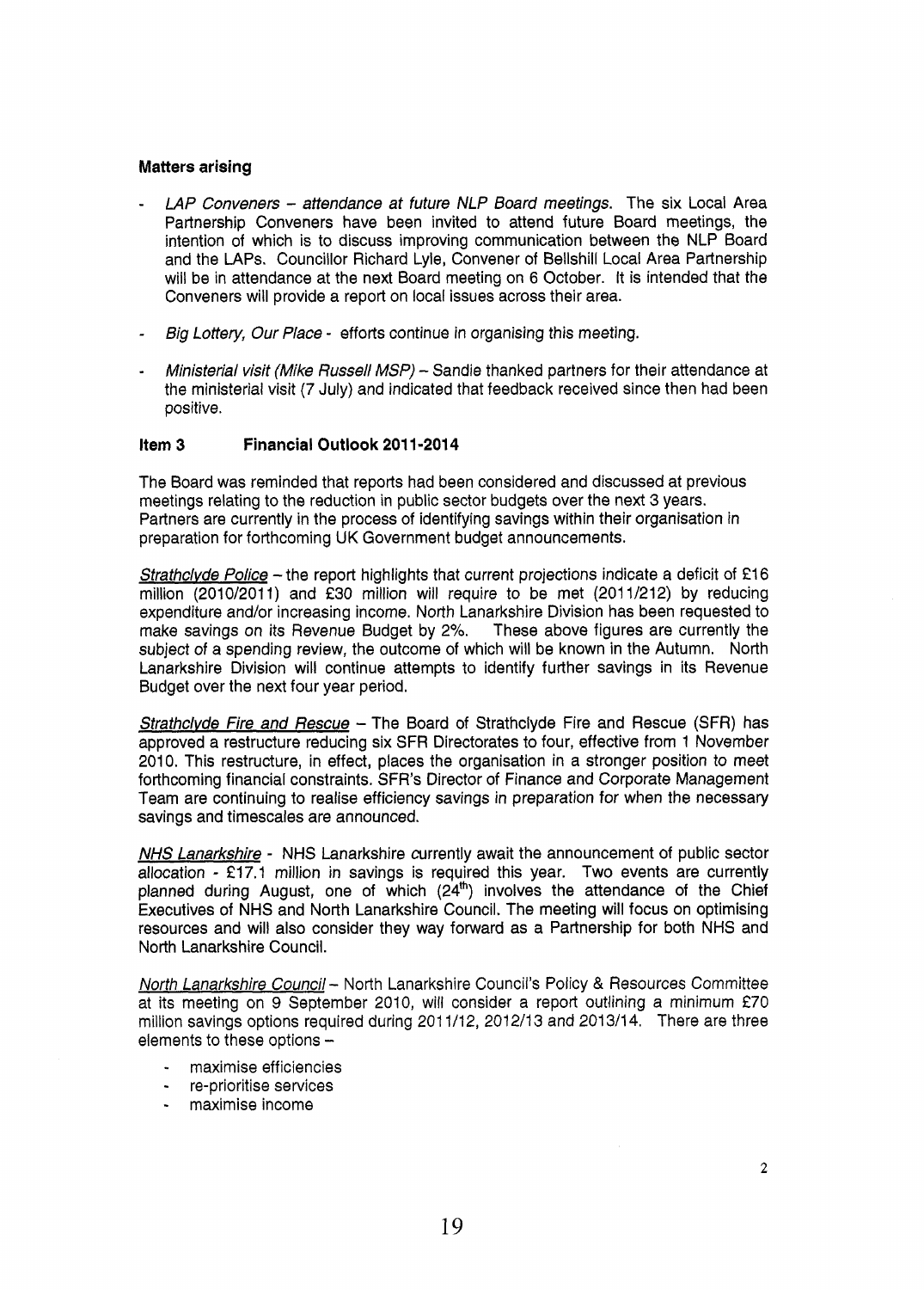The meeting also heard of a consultation engagement programme which is currently being developed by North Lanarkshire Council which will allow resents have their say on the budget proposals.

The consultation will commence in September 2010 and will end on 22 October. The findings of this will be reported to the Policy & Resources Committee at the end of November and the Board will be updated thereafter.

The NLP Officers Group will compile a Partnership response to the Independent Budget Review which will be *considered at the next Board meeting in October.* 

*The Board noted the content of the report and agreed that the "Financial OutlooK' report will again be considered at its meeting in December 2010 when the impact of savings will be known. The Board also agreed that the NLP Officers Group would prepare a Partnership response.* 

### **Item 4 North Lanarkshire Economic Activity update**

The meeting heard that unemployment levels across North Lanarkshire continue to fall, with North Lanarkshire seeing a reduction of 8.4% since February 2010. The figures for claimants unemployed for more than six months has also reduced, whilst vacancies within jobcentres saw an increase for the fourth consecutive month. The meeting heard of the "supply and demand" of vacancies within North Lanarkshire (detailed in Appendix 1 of the report) which shows the building/construction industries, in particular, badly affected.

*Young people* - the Future Jobs Fund has, to date, supported 490 young people (18-24 years) into employment, with just under 200 young people being supported through the Xtra hands project.

Hugh Logan raised the issue of the College's ability to use their SUM allocation to the NLP CPP bid due to a change of position by civil servants. It was agreed a follow up discussion with the Government should occur to resolve this.

*The Board noted the content of report* 

### **item 5 DWP Work Programme** - **Implications for North Lanarkshire**

The purpose of the report was to advise of the commencement of the Work Programme Framework procurement exercise; the timescale; and approach to dealing with this. The Coalition Agreement published in May 2010 sets out a number of welfare to work reforms which include a welfare to work programme and a number of measures to assist people to find employment.

The UK framework will be in place for 4 years and will **be** divided into 11 "lots" with Scotland being one of the lots. Each lot will have 3-8 organisations/contractors appointed to it, however, there is no guarantee of work for organisations as contract values are in the range *of* **f** 10 - *f50* million.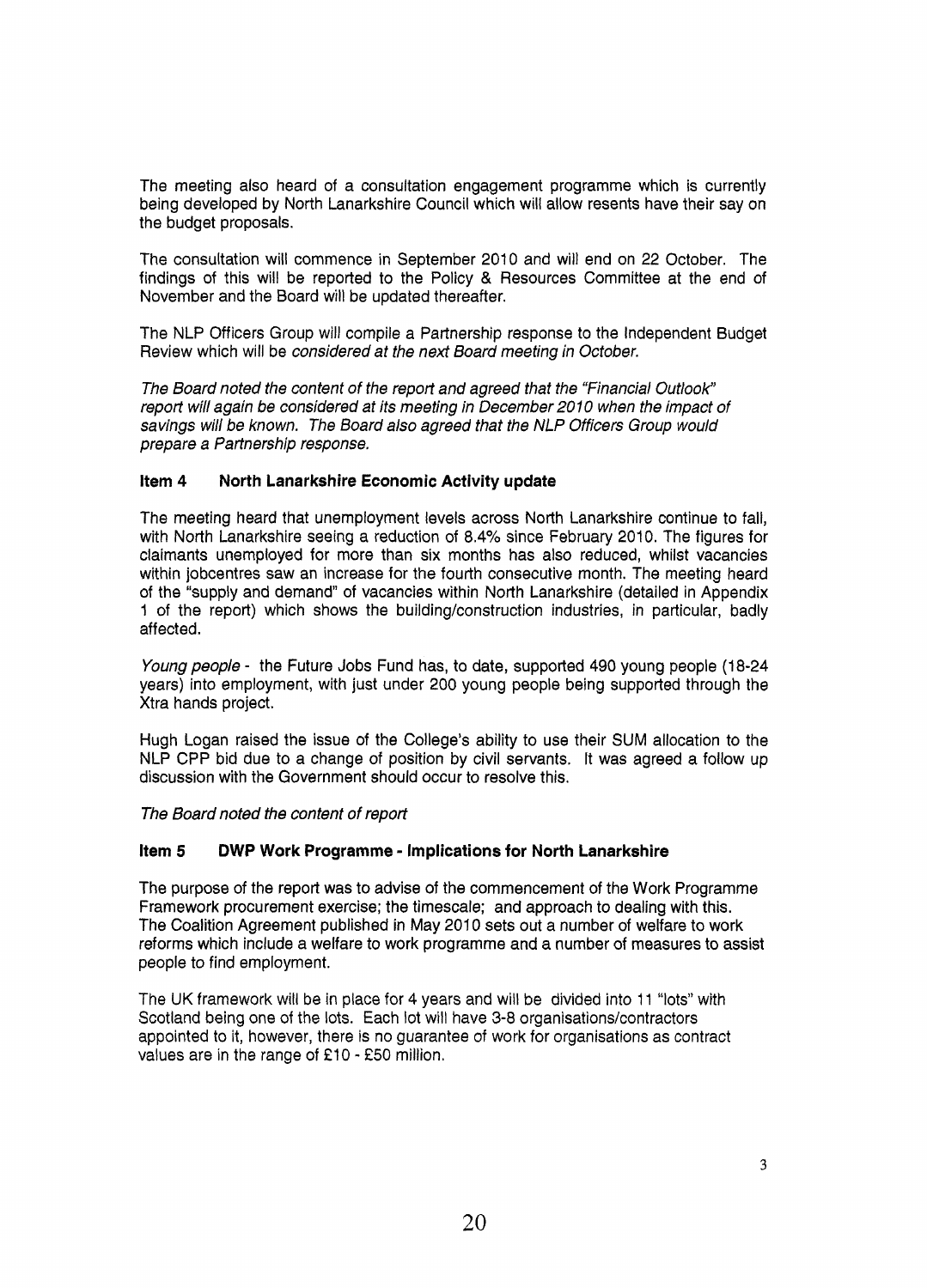North Lanarkshire Council (Regeneration Services) intends to enter into discussions with potential contractors with a view to entering into a sub contracting agreement.

The Board will be updated further on this at its meeting in December.

*The Board noted the content of the report* 

# **Item 6 Local Community Planning update**

The meeting was updated on developments within Regeneration Services in relation to the Community Planning work undertaken by the Local Regeneration Managers and the Community Engagement Officers during the last two months.

*Current developments include* -

- The Asset Transfer pilot in Bargeddie and Holytown has been progressing with the Steering Group arranging an Officers' session to scope out two elements around asset transfer, i.e. developing a strategy and piloting asset transfer in two areas
- Developing indicators to measure the effectiveness of community engagement and the development *of* on-line consultation with young people which links to the Community Engagement Action Plan
- One Local Area Partnership (LAP) received a presentation from key partners on the positive outcomes from the work of the Community Safety Sub Group. The presentation included details of locations which had been improved through efforts of joint working which, in turn, has reduced crime and anti-social behaviour. The presentation will be extended to the remaining five LAPS
- A number of improvement actions have been identified across the Community Forums and a facilitated workshop will take place in August to review the effectiveness of existing structures and opportunities for the Community Forums
- The Local Area Teams continue to support their role in the progress of the North Lanarkshire Sport and Physical Activity Framework, the purpose of which is to develop a longer term approach to the delivery of sport and physical activity across North Lanarkshire

*The Board noted the content of the report* 

# **Item 7 Third Sector update**

**Supporting Voluntary Action Pathfinder Project** - In May 2010, an evaluation *of* the Supporting Voluntary Action Pathfinder was carried out by MCM Associates which included information gathering, analysis of project documentation and consultation. The project was originally developed as part of the commitment to improve and encourage joint working between the CVS (Council for Voluntary Services) and the Volunteer Centre.